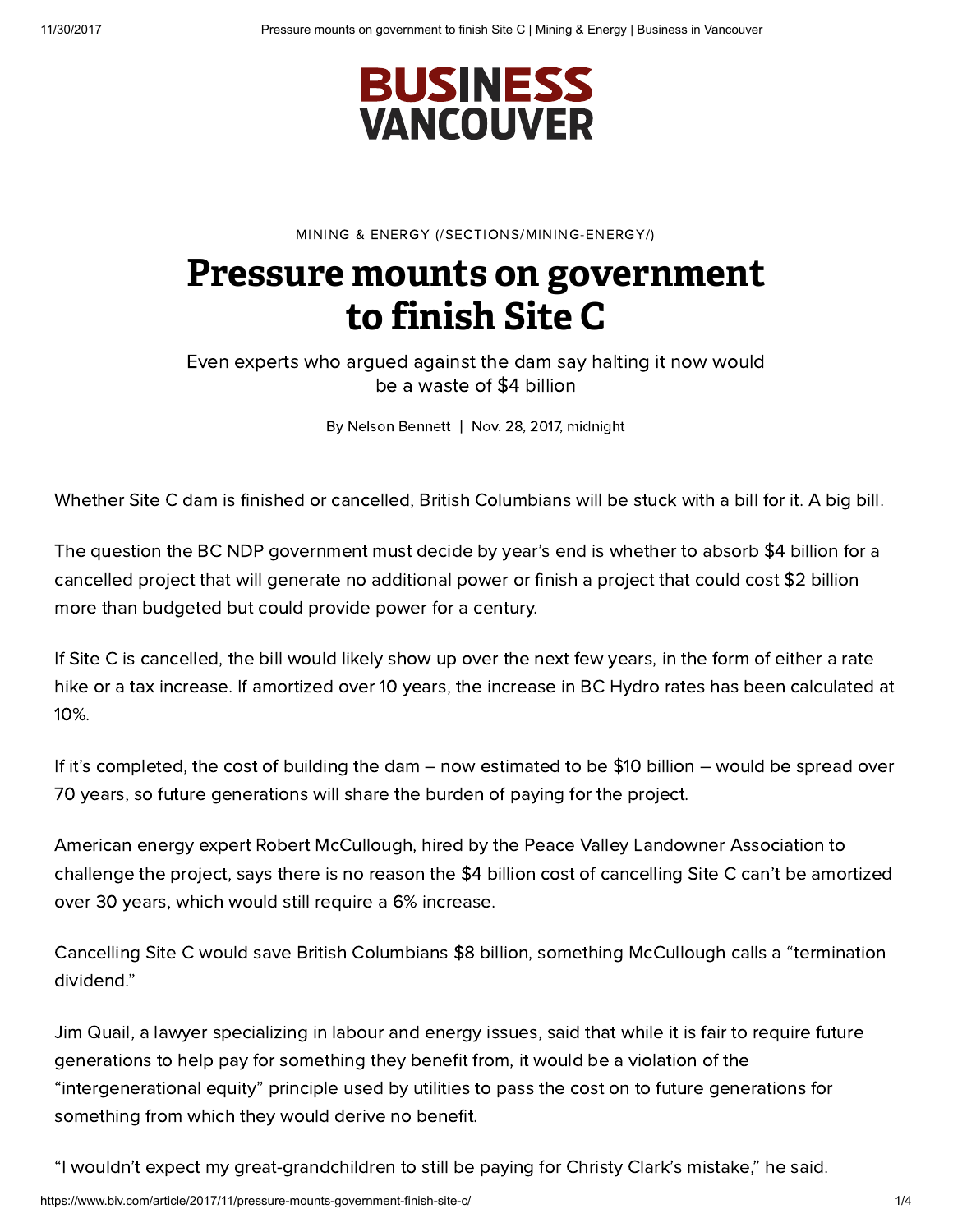### 11/30/2017 Pressure mounts on government to finish Site C | Mining & Energy | Business in Vancouver

Quail is one of two energy experts the Allied Hydro Council of BC (AHC) called upon to analyze a BC Utilities Commission (BCUC) final report on Site C.

Quail and Marvin Shaffer, a Simon Fraser University School of Public Policy economist, agree that Site C should have been reviewed by the BCUC before it was approved and probably never would have been sanctioned had that happened. But they conclude it makes no sense to halt the project now.

"The fact that we are \$2 billion into the project, and it would cost \$2 billion more to get out of it, changes everything," Quail said.

The BCUC final report concluded:

•Site C is likely to come in \$1.7 billion over budget (\$10 billion, not \$8.3 billion);

•cancelling the project would leave the province with a \$4 billion debt in sunk costs, contract termination fees and remediation costs;

•BC Hydro overestimated its load forecasts; and

•alternatives like wind power could be built at roughly the same cost of Site C.

Shaffer and Quail conclude the BCUC's comparisons of the costs of Site C and alternative energy sources were "manifestly unbalanced."

Even the NDP government has questioned the BCUC's methodoloy. It asked the BCUC if the panel included the sunk costs of a cancelled Site C in its calculations of energy alternatives – something that isn't clear from its report.

The BCUC last week confirmed it did not. So when sunk costs and termination costs are added, it increases the cost of alternatives. Over a 70-year amortization period, the BCUC calculated, alternatives like wind and geothermal would cost \$63 per megawatt hour (MWh), compared with \$57 per MWh for Site C.

The BCUC was also asked how much financing costs would be for alternatives if built by the private sector, as opposed to being built by BC Hydro, which has lower debt-financing costs.

The BCUC confirmed private financing would add \$212 million to the cost of alternative energy portfolios.

The government has also questioned the BCUC's use of a low load forecast in its calculations, saying that it appears to presume B.C. will have little growth in the coming decades.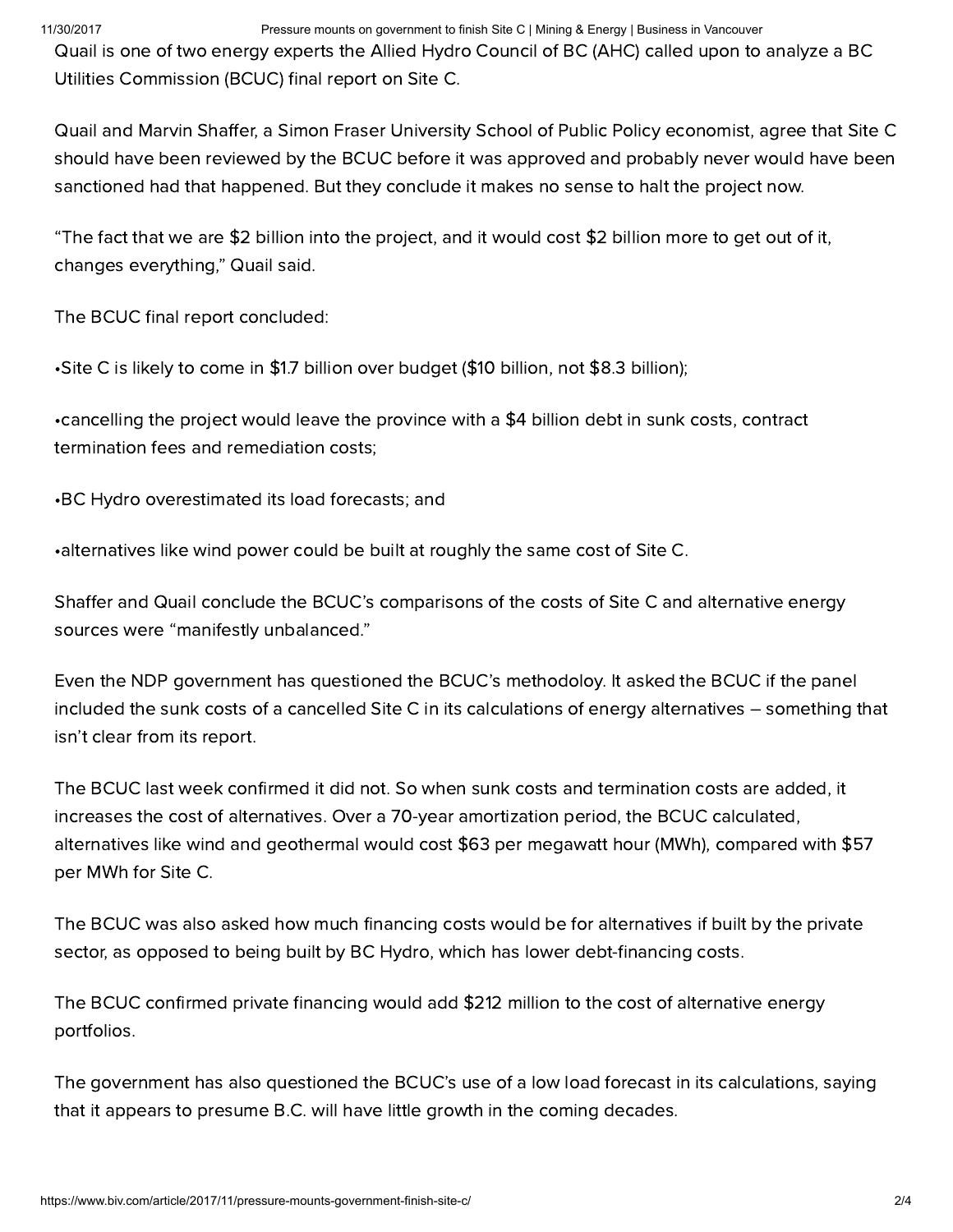#### 11/30/2017 Pressure mounts on government to finish Site C | Mining & Energy | Business in Vancouver

The BCUC's assumption of low power demand growth strikes Jae Mather, executive director for Clean Energy BC, as "rather weird."

"There's nowhere on the entire planet that is expecting anything less than tremendous growth in energy consumption," he said.

Should B.C. need additional power, McCullough has suggested B.C. could use underutilized storage capacity at the Mica dam, which is already bought and paid for.

"The storage we have currently unused, uncommitted as of 2024 at Mica is the equivalent of a 300 foot tower of water on the Site C footprint," McCullough said.

If that was an option, however, it begs the question why the BCUC did not include that as a suggested option.

But there is more to the Site C dilemma than just a cost-benefit analysis. There is also a political calculus that Premier John Horgan must weigh.

A number of high-profile BC NDP members, including Moe Sihota, have said they are leaning in favour of finishing the dam project, and unions such as the AHC and BC Building Trades Council have been stepping up pressure to protect dam construction jobs.

But Harold Steves, a Richmond city councillor, former NDP MLA and longtime BC NDP member, warns that proceeding with Site C could cause a "revolt" within the NDP between the labour and green factions, similar to the one that occurred in the late 1970s over clear-cut logging.

He said the BC NDP was essentially commandeered by the pro-logging International Woodworkers of America, which resulted in green-leaning New Democrats quitting the party.

"And that, my friends, was how the Green party was born," Steves said last week at a joint press conference with McCullough. "They could face the same kind of disillusionment that they faced in 1978."

Horgan spoke last week of the dilemma his government faces.

Just last week, the West Moberly and Prophet River First Nations pledged that, if the dam is built, they will launch a Treaty 8 infringement court challenge. Other First Nations that signed benefits agreements want the dam completed, however.

"We heard early on in the process that there were Indigenous groups contemplating litigation should we not proceed, and we've now heard from Indigenous groups that say there will be litigation if we do proceed," Horgan said.